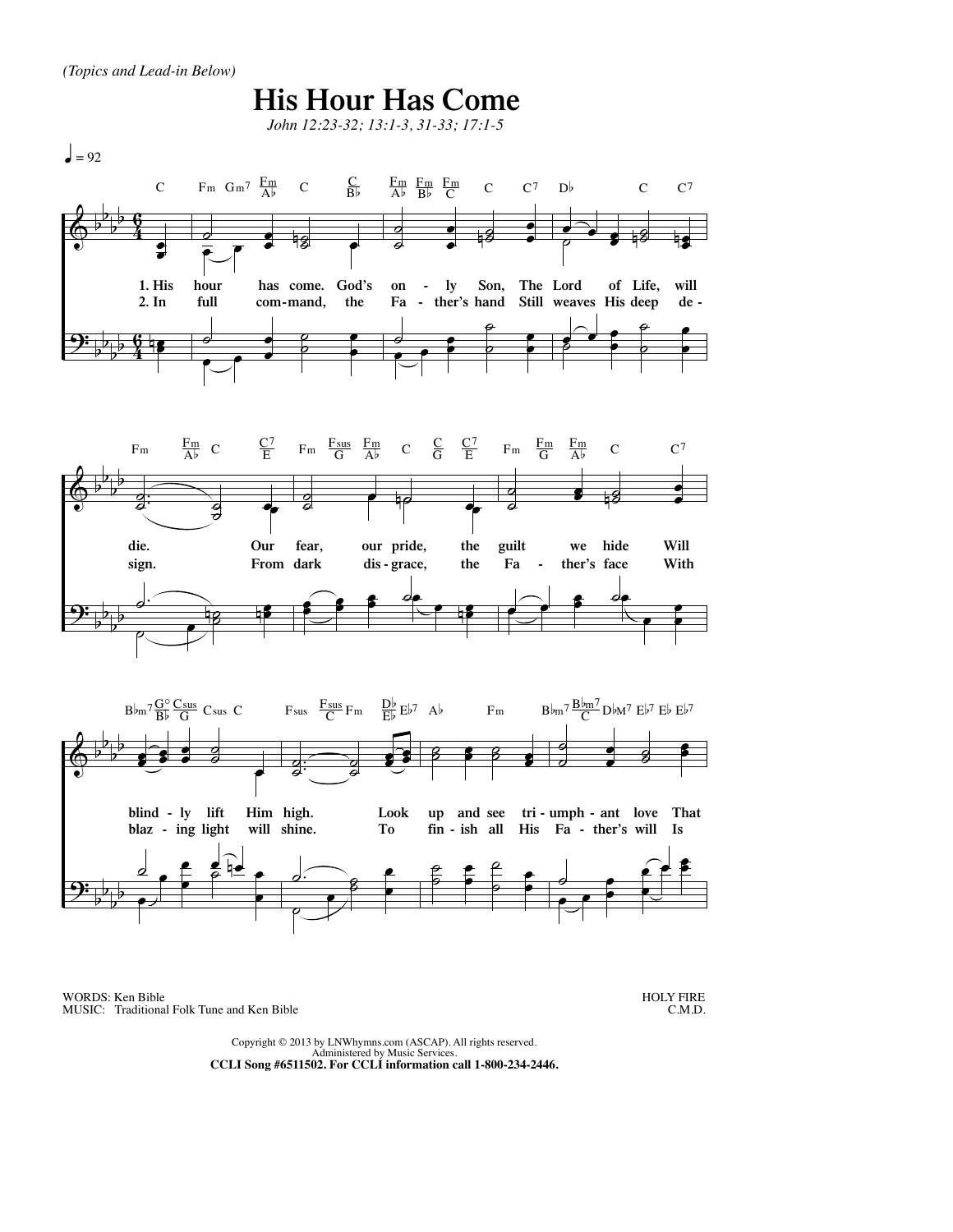

TOPICS: Jesus' Suffering & Death; Lent-Easter

LEAD-IN: "The hour has come for the Son of Man to be glorified. Very truly I tell you,<br>unless a kernel of wheat falls to the ground and dies, it remains only a single<br>seed. But if it dies, it produces many seeds. Anyone wh *lose it, while anyone who hates their life in this world will keep it for eternal life…Now my soul is troubled, and what shall I say? 'Father, save me from this hour'? No, it was for this very reason I came to this hour. Father, glorify your name!*" (John 12:23-28, NIV)